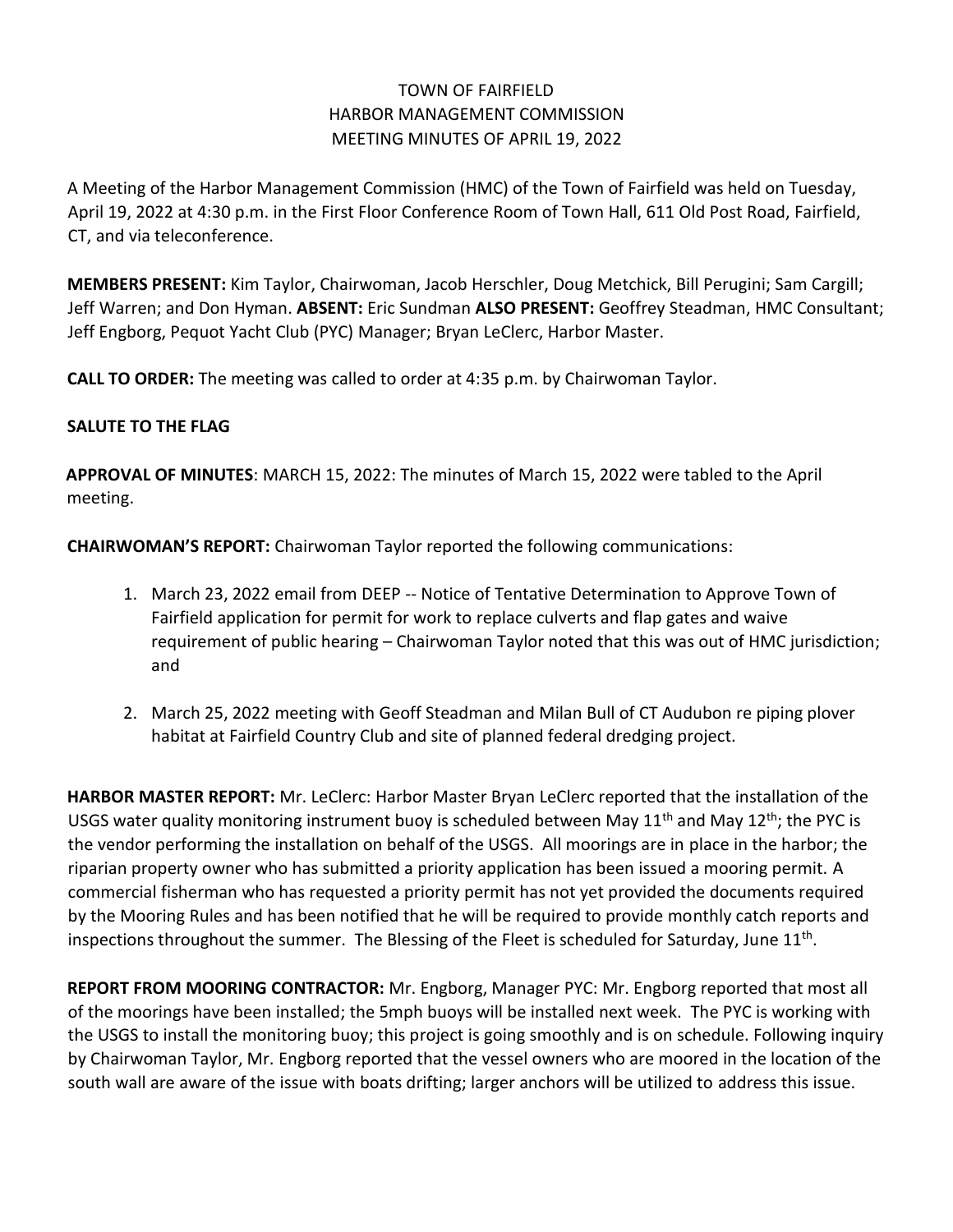#### **NEW APPLICATIONS:** NONE

#### **OLD BUSINESS**:

1. **LOWER WHARF PROJECT**: Mr. Steadman: Mr. Steadman reported that he is continuing to compile information the finance department needs to act on the request to re-purpose the CT Port Authority grant funds for the re-designed project. The Port Authority has no objection to the planned repurposing of the funds. New opportunities for grant awards will be issued soon by the Port Authority. Upon inquiry by Chairwoman Taylor for possible projects that may be considered for grant funds, Commissioner Herschler suggested that an electric charging station might be a possibility. Potential locations for this facility were discussed.

2. **SAND MANAGEMENT PROJECT**: Mr. Steadman: Mr. Steadman provided photographs showing the sand-spit where the federal dredging will occur and the location of potential piping plover nesting habitat. Mr. Steadman noted that he had visited the site on March 25, 2022 with Chairwoman Taylor and Milan Bull of the CT Audubon to assess the habitat. It appears that the last recorded nesting of the piping plover was eleven years ago; with the site being monitored since then by Mr. Bull. During the recent site visit opportunities for establishing additional nesting habitat were discussed. The feasibility of using the dredge sand to nourish beaches rather than having the Currituck take it offshore to nourish oyster habitat also was discussed. Information from the site visit will be provided to the ACOE.

3. **MOORING COMMITTEE**: Jac Herschler: Commissioner Herschler reported that the Mooring Committee had met on April 12<sup>th</sup>. Mr. Herschler noted that the Committee again discussed the role of the Deputy Harbor Master. There will be changes to the Online Mooring fees; these changes will not affect the HMC.

4. **PLAN UPDATE COMMITTEE:** Chairwoman Taylor reported that the Committee had met recently, and had discussed the publicity plan and the narration effort by the high school students. Doug Metchick reported that he will meet with the team from the high school to advance the narration project.

5. **STATUS AND SCOPE OF HMC'S RESPONSIBILITY FOR LOWER WHARF:** Commissioner Cargill reported that he will be meeting with Parks and Recreation Director Anthony Calabrese to discuss the status and scope of the HMC's responsibility for this area. Mr. Steadman noted that there is no question that the HMC is in fact responsible for managing this area, although the responsibility for the beach area most recently acquired by the Town adjoining the Lower Wharf must be clarified

6. **HMC 2022-2023 BUDGET REQUEST:** Commissioner Cargill reported that the Board of Finance and Board of Selectman had both approved the budget request; RTM approval is also anticipated.